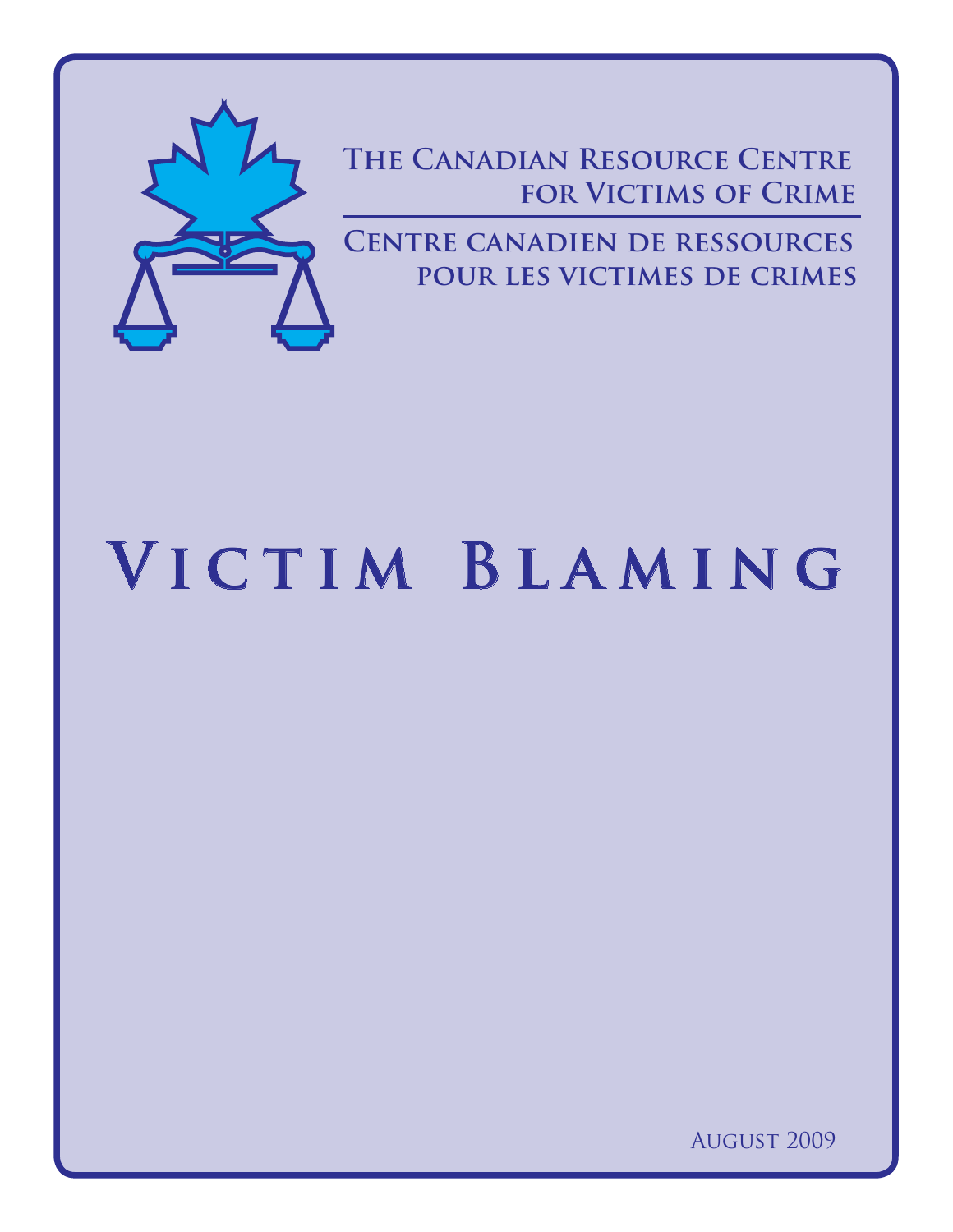*Violent acts are always choices that individuals make. Yet, it is the people who are harmed by violent acts that often receive negative responses from their loved ones, as well as from various social institutions. Why is it that some victims and survivors of violent crime get blamed for what has happened to them through no fault of their own? Crime victims are often scrutinized as to who they were with, what they were wearing, or what they might have done to cause the violence committed against them. The scrutiny should befall violence itself — we must speak out against those who choose to use violence as a means to an end.*

# *What is Victim Blaming?*

Victim blaming is a devaluing act that occurs when the victim(s) of a crime or an accident is held responsible — in whole or in part — for the crimes that have been committed against them.<sup>1</sup> This blame can appear in the form of negative social responses from legal, medical, and mental health professionals<sup>2</sup>, as well as from the media and immediate family members and other acquaintances.

Some victims of crime receive more sympathy from society than others. Often, the responses toward crime victims are based on the misunderstanding of others. This misunderstanding may lead them to believe that the victim deserved what happened to them, or that they are individuals with low self-esteem who seek out violence. As a result, it can be very difficult for victims to cope when they are blamed for what has happened to them.

# *Why Do People Blame Victims?*

There are a number of reasons why people choose to blame victims for the crimes that have happened to them. These reasons stem from misconceptions about victims, perpetrators, and the nature of violent acts. Victims are sometimes wrongfully portrayed as passive individuals who seek out and submit to the violence they endure. Offenders are seen as hapless individuals who are compelled to act violently by forces they cannot control. The most popular reasons for blaming victims include belief in a just world, attribution error, and invulnerability theory:

#### **Just World Hypothesis:**

The just world hypothesis is based on an individual's belief that the world is a safe, just place where people get what they deserve. These individuals believe that the social system that affects them is fair, legitimate, and justifiable. $3$  Such strong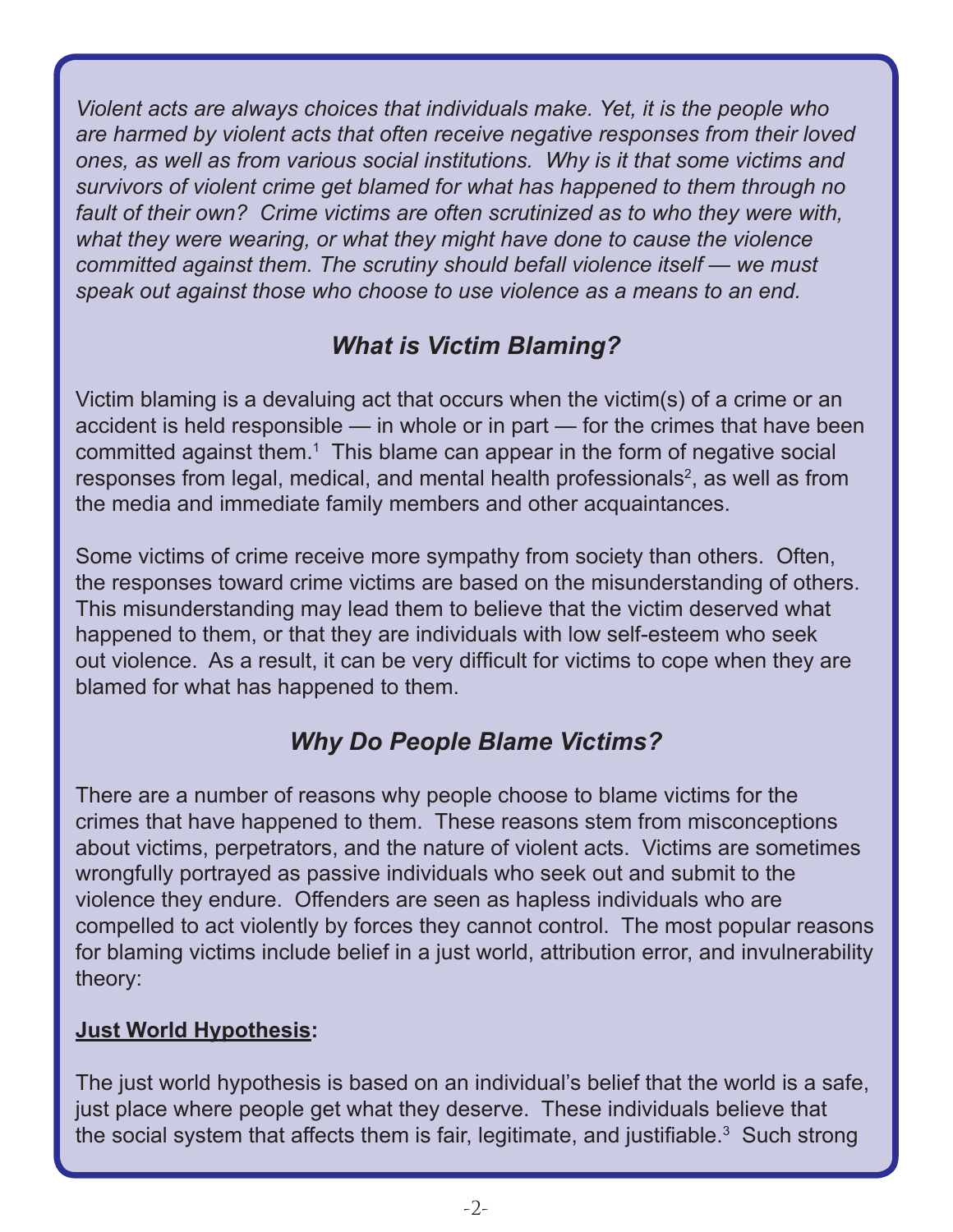beliefs in individuals can be challenged when they encounter victims of random misfortune, such as violent crimes. The perception of these individuals is that good things happen to good people, and bad things to bad people.4 Therefore, when people with these beliefs view victims they believe that their victimization was caused through some fault of their own.<sup>5</sup> In this way, one who believes in a just world maintains their belief because there is not an innocent, suffering victim, but someone who "deserves" their misfortune.<sup>6</sup> Blaming the victim maintains beliefs of personal responsibility and controllability over social outcomes.7 Moreover, this hypothesis presents the world as a safe and protected place, even when in the face of hardship.<sup>8</sup>

Proponents of the just world hypothesis judge the harshness of events as a function of harm caused. Thus, if a victim is not harmed in a severe manner, then what happened to them can be seen as an accident. However, as the severity of harm increases, believers begin to think that 'this could happen to me.' Therefore, a way for these individuals to cope and restore their faith in the world is to blame victims for their misfortunes.<sup>9</sup>

#### **Attribution Error:**

According to Kelly and Heider, there are two categories of attribution: internal and external. Individuals make internal attributions when they recognize that a person's personal characteristics are the cause of their actions or situation. External attributions, however, have individuals identify the environment and circumstances as the cause for a person's behaviour.10

Attribution error occurs when individuals overemphasize personal characteristics and devalue environmental characteristics when judging others, resulting in victim blaming. People who make this error view the individual victim as partially responsible for what happened to them and ignore situational causes. So-called "internal failings" take precedent over situational contributors in judgement of the subject. On the contrary, these people may have the propensity to attribute their own failures to environmental attributes, and their own successes to personal attributes.11

## **Invulnerability Theory:**

Literature on Invulnerability Theory claims that those who subscribe to the theory blame victims as a means to protect their own feelings of invulnerability.<sup>12</sup> The Invulnerability Theory is based on subscribers blaming the victim in order to feel safe themselves. Even friends and family members of crime victims may blame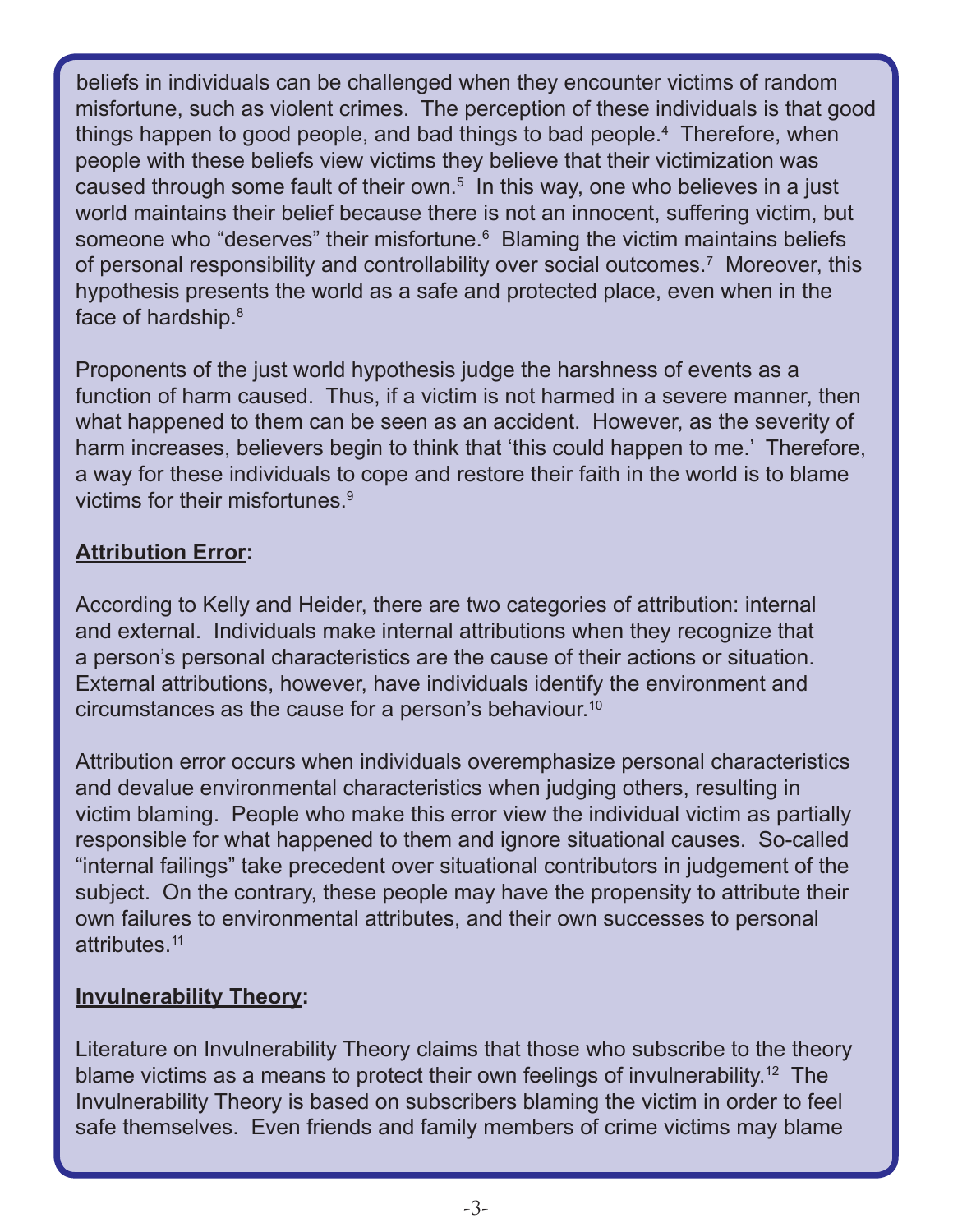the victim in order to reassure themselves.

A common statement would be:

"*She was raped because she walked home alone in the dark. I would never do that, so I won't be raped.*13"

The theory states that victims are a reminder of our own vulnerability. Individuals do not want to consider the possibility of losing control over their life or body; by deciding that a victim brought on the attack themselves, they create a false sense of security. This reassures people that as long as they do not act as the victim did at the time of their attack, they will be invulnerable.<sup>14</sup>

# *Violent Crimes in which Victims are Blamed*

## **Violence Against Women**

In cases of intimate partner violence where females are abused by male perpetrators, women are often blamed for the actions of their abusive male partner. Male offenders often use external attributions to justify their abusive behaviour. They may blame their partner or claim that they deserved the abuse because of their offensive personality. Male offenders may also attribute their behaviour to occupational stress or substance abuse, without taking ownership of their actions. These characteristics all work to minimize a perpetrator's culpability for abusive actions.15

Further, it is also common for women to be blamed for being masochistic, withholding, asking for it, or deserving it. Questions, such as "why didn't she just leave?" are common, and reinforce the notion that a woman likes to be abused and therefore stays in the relationship. These are devaluing actions that remove the responsibility from the offender.16 Blaming the victim releases the man who commits the violence from the responsibility for what he has done.<sup>17</sup>

## **Sexual Assault**

The most obvious manifestations of victim blaming appear in sexual assault cases. Adult female victims of sexual assault are often blamed for being provocative, seductive, suggestive, teasing, or "asking for it". Before 1992, when there was a case of sexual harassment or rape before the court, the victim's dress, lifestyle, and sexual background was likely a more important factor than the incident that had occurred. The role of the victim became the role of the accused. The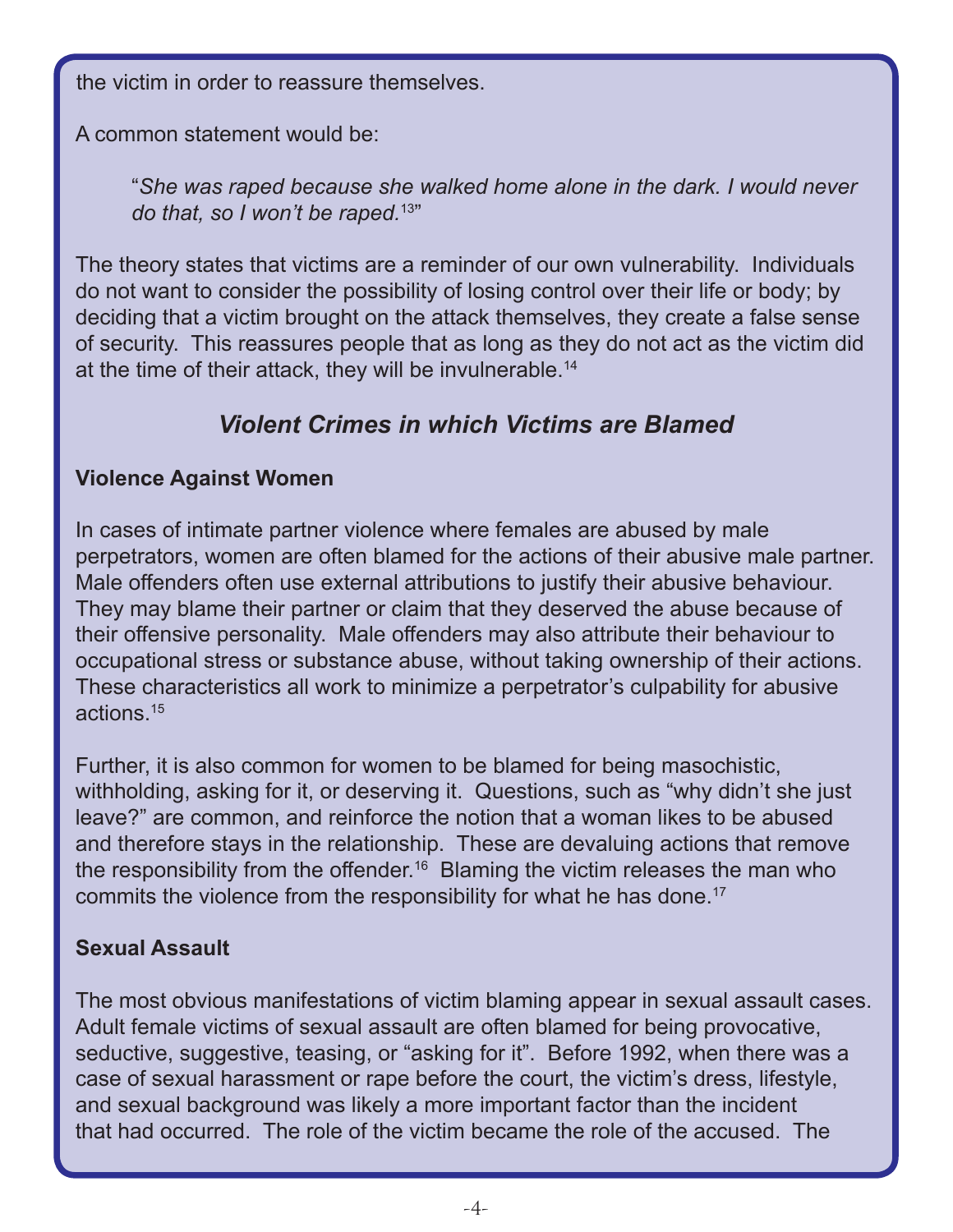introduction of rape shield laws in 1992 in Canada gave victims protection during rape trials. Rape shield laws do not allow the defence to ask victims questions regarding their sexual history, thus diminishing the likelihood of discrediting the victim.

In contrast, male perpetrators in this myth are seen as helpless, sexually-frustrated beings, responding to sexually-provocative women.<sup>18</sup> There have been cases in which not guilty verdicts have been returned on the basis that the female victims somehow precipitated their own rape.<sup>19</sup> These myths are especially prominent in acquaintance rape cases. Acquaintance rape victims are more often blamed than stranger rape victims. This is reflective of the mistaken traditional belief that sexual assault can only involve strangers.

There can also be an attribution error: female reactions to trauma and their behaviour are often pathologized by family members, friends, criminal justice personnel, and professionals alike. There is a myth supported by some that women tend to exaggerate their symptoms.

#### **Sex trade workers**

Are some victims' lives worth less? Are some victims seen as expendable? The whore stigma — or the idea that women labelled as whores are somehow disposable or less human — is common: "those whores got what they deserved". As a society we consistently demean any woman considered to be sexually deviant or promiscuous. Many people deem those who work in the sex trade as "throw-aways". They may not care when these women suddenly go missing, or are abused, or murdered. The demeaning behaviour towards sex trade workers can have a very negative impact on the parents who have children involved in the sex trade. These parents do not agree with society that their child is a "whore" or that they "got what they deserve" because they obviously do not see them in this manner. Society, however, blames these victims for their victimization. Instead of recognizing sex trade workers as being particularly vulnerable, society blames them for choosing a dangerous lifestyle.

#### **Homicide**

Losing a loved one through an act of violence can be devastating for a family. No one can ever be prepared for such a loss, and no amount of counselling, prayer, justice, restitution or compassion can ever bring a loved one back. The survivors' world is abruptly and forever changed. The awareness that your loved one's dreams will never be realized hits. Life can suddenly lose meaning, and many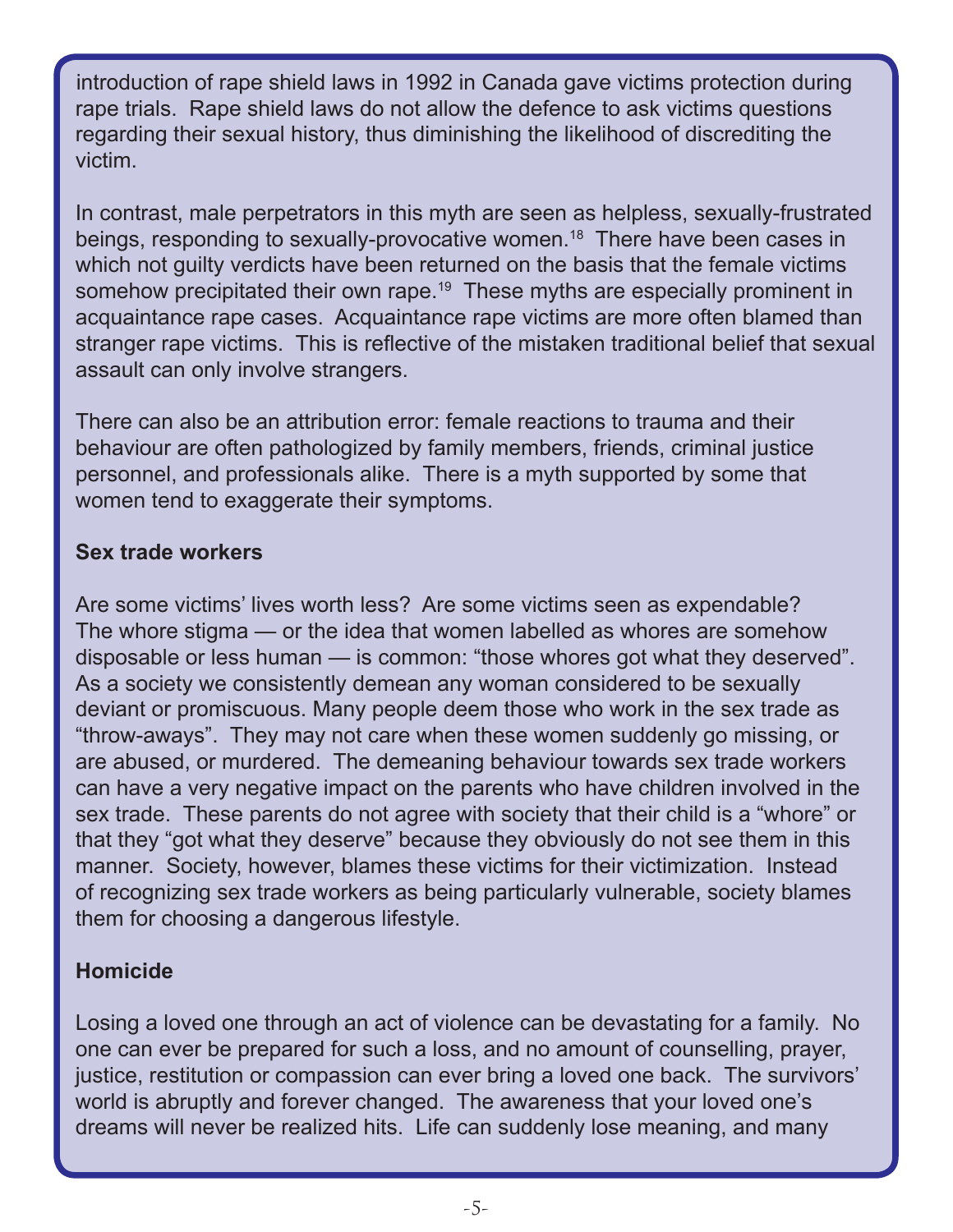survivors report that they cannot imagine ever being happy again.

Further, victims of homicide are often undervalued because of the apparent or real blame that is attributed to them.<sup>20</sup> Friends and family may question the victim's lifestyle, wondering how they knew the murderer. They might make comments, such as "he was in the wrong place at the wrong time," when this is simply not true. Questioning the innocence of the victim is very hurtful to surviving family members.

# *Effects of Victim Blaming*

Victim blaming can have many negative and devastating effects on the innocent victims, who have been deemed at fault even though they bear no responsibility for the crime which has been committed against them.

One effect of victim blaming is the subsequent effect it has on the reporting of further crime. Victims who receive negative responses and blame tend to experience greater distress and are less likely to report future abuse.<sup>21</sup> Victims who have been blamed prefer to avoid secondary victimization in the future, so they do not report further crime. $22$ 

Victim Blaming, along with effecting a victim's decision to report crime, can also impact on a confidante's willingness to support a victim's decision, a witnesses' willingness to testify, authorities' commitment in pursuing cases and prosecuting offenders, a jury's decision to convict, a prosecutor's decision to recommend incarceration and a judge's decision to impose incarceration.<sup>23</sup>

# *The Media and Socially Marginalized People*

Why is there outcry over certain missing persons and not others? The criminal justice system's response can be very hurtful to families, such as in the case of Maisy Odjick, 17, and Shannon Alexander, 18, who went missing from their Aboriginal community near Ottawa on Sept. 5, 2008. The Quebec provincial police initially believed the girls ran away. The Aboriginal community asked for help after a group of 500 people finished a journey from Vancouver to Parliament Hill to ask the federal government to launch an inquiry into decades of cases of missing women. This case is just one example of how little-to-no care or attention is paid when an Aboriginal person goes missing.

Why do some crimes evoke a national outpouring of rage, grief and sympathy for the victim and their relatives? What happens when there are no sympathetic human interest stories about the survivors and their pain and suffering?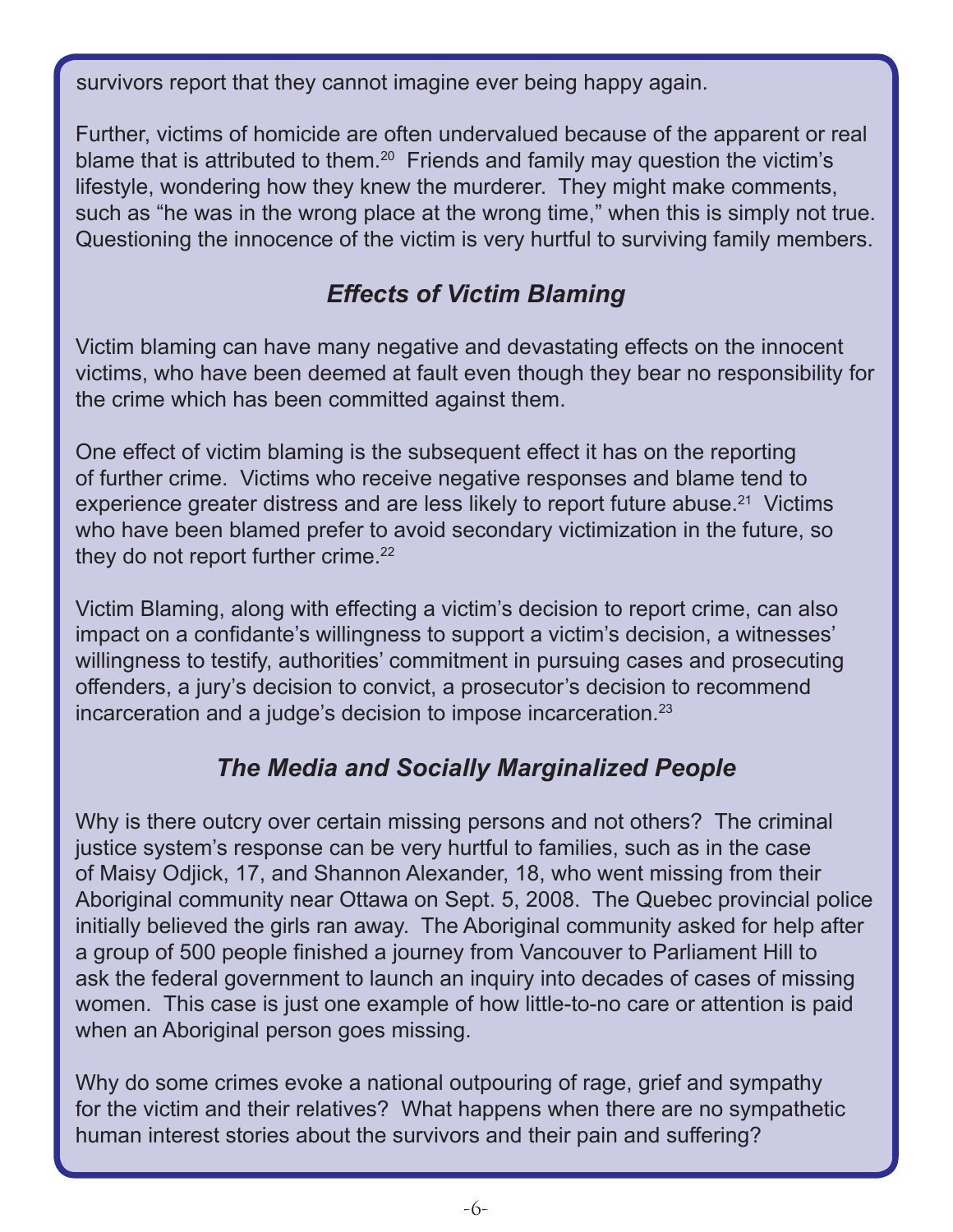Victim blaming in the media can have numerous negative effects on crime victims. For one, the media can be callous and insensitive when discussing what happened to the victim. They may paint the victim in a negative light by saying they somehow deserved what happened to them, or perhaps that they were not really the victim but the offender.

Victim blaming effectively states that a victim deserved the crime that they endured. Crime is often about violence, power, and control; it needs to be clear that no one deserves it. Most importantly, the victim blame approach is neither effective in resolving problems of violence, nor in protecting the victim from further victimization, nor in protecting future generations from continuing the cycle of abuse.24

Therefore, it is important that we shift the focus of our blame from the victim of the crime to the perpetrator, in order to ensure that the offender takes responsibility for the crime that they have committed. One way of assuring that an offender is held accountable for their actions is to have a community response. This can occur through the police, courts, schools, clergy, health care providers, and social service agencies. The justice system and social agencies need to work together in order to promote offender accountability, while at the same time helping victims of violence to recover from what has happened to them.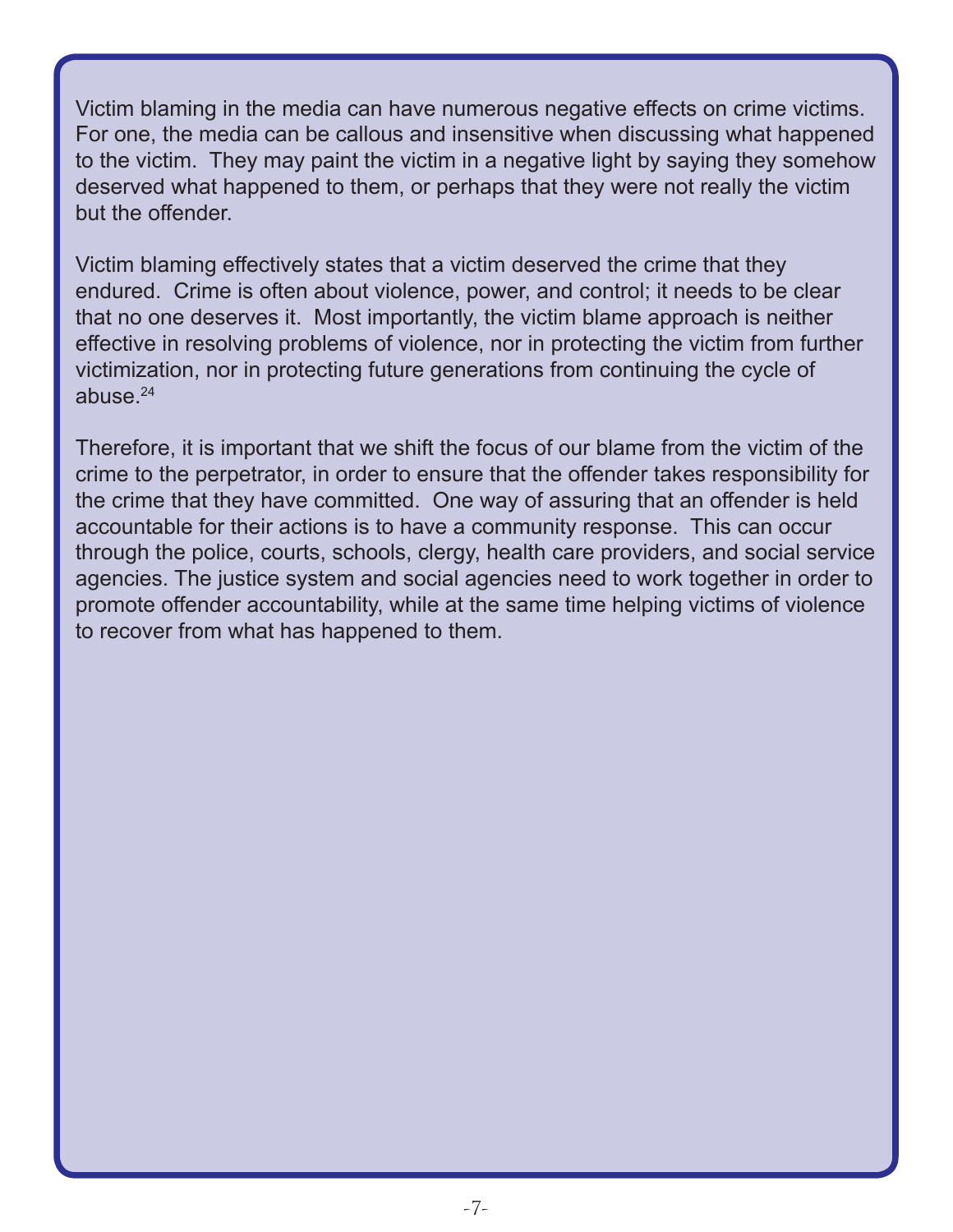## **References**

- Andrew, B., Brewin, C. R., & Rose, S. (2003). Gender, social support, and PTSD in victims of violent crime. *Journal of Traumatic Stress, (4),* 16, p.421-427.
- "Blaming the Victim." (1998). Retrieved March 3, 2008, from http://www.feminist. com/ resources/ourbodies/viol\_blame.html.
- Coates, L., Richardson, C., & Wade, A. (2006, May). *Reshaping Responses to Victims of Violent Crime.* Presented at Cowichan Bay, B.C., Canada.
- George, W.H., & Martinez, L.J. (2002). Victim Blaming in Rape: Effects of Victims and Perpetrator Race, Type of Rape, and Participant Racism. *Psychology of Women Quarterly, 26*(2), 110-119.
- Henning, K., & Holdford, R. (2006). Minimization, Denial, and Victim Blaming by Batterers: How Much Does the Truth Matter? *Criminal Justice and Behaviour, 33* (1), 110-130.
- Heider, F. (1958) *The psychology of interpersonal relations*. New York: Wiley.
- Idisis, Y., Ben-David, S. & Ben-David, E. (2007). Attribution of blame to rape victims among therapists and non-therapists. *Behavioral Sciences & the Law*, 25, 103–120.
- Johnson, L. M., Mullick, R., & Mulford, C.L. (2002). General Versus Specific Victim Blaming. *The Journal of Social Psychology, 142*(2), 249-63.
- Kay, A.C., Jost, J.T., & Young, S. (2005). Victim Derogation and Victim Enhancement as Alternate Routes to System Justification. *Psychological Science, 16* (3), 240-246.
- Kelley, H.H. (1972). *Casual schemata and the attribution process*. Morristown, NJ: General Learning Press.
- Spungen, D, (1998). *Homicide: The hidden victims- a guide for professionals.* Thousand Oaks, CA: Sage Publications, Inc
- "Victim Blame." (2007). Retrieved March 3, 2008 from http://www.ibiblio.org/rcip// vb. html

Walster, E. (1966). Assignment of responsibility for an accident. Journal of